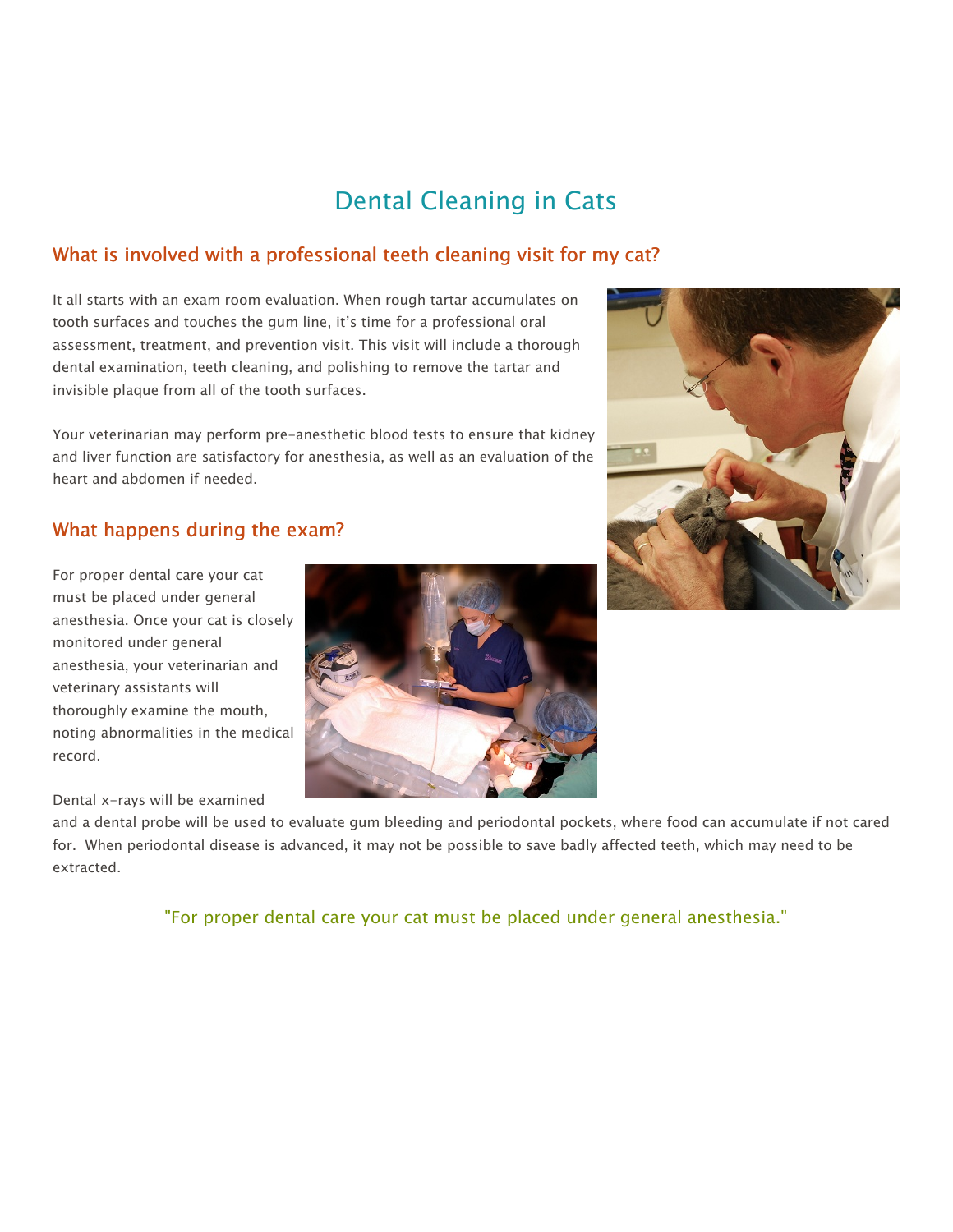#### How are my cat's teeth cleaned?

Next, tooth scaling will be performed, using both hand and ultrasonic scalers, to remove tartar above and below the gum line. The tartar below the gum line causes the most significant periodontal disease, so it is important that it be thoroughly removed.

After scaling, the teeth are polished to remove microscopic scratches and decrease the rate of subsequent plaque build-up. Special applications such as fluoride, antibiotic preparations and cleaning compounds may be used to decrease tooth sensitivity, strengthen enamel, treat bacterial infection and reduce future plaque accumulation.



The procedures your cat may require will be discussed with you before her dental cleaning. Since it can be difficult to predict the extent of dental disease in advance of the procedure, it is imperative that your veterinarian be able to reach you during the procedure to discuss any additional treatment that may be necessary.

#### Why can't I just remove the tartar and plaque with a human dental scaler?

Although you can remove the accumulated tartar above the gum line, in cats that are extremely cooperative, there are three problems with doing this. First, only the visible tartar above the gum line is removed, leaving plaque and tartar below the gum line which will continue to cause periodontal problems. Second, it's neither possible nor safe to clean the inner surfaces of the teeth properly in a conscious cat. Third, the use of any instrument on the tooth enamel will cause microscopic scratches on the surface and will ultimately damage the tooth surface, leading to further disease – this is the reason your dental hygienist always polishes your teeth after removing tartar with dental instruments.



## Do I have to make an appointment for my cat to have a dental scaling and polishing?

Yes. Your veterinarian will perform pre-anesthetic tests and examine your pet for underlying disorders prior to the procedure, and they may determine that antibiotic treatment should be prescribed in advance.

#### How can I prevent tartar accumulation after the procedure?

Plaque and tartar begin forming in as little as six hours after your cat's dental cleaning. A home dental care program including regular tooth brushing is a must. Your veterinarian will provide you with detailed instructions on how to brush or rinse your cat's teeth. Plaque and tartar accumulation can be decreased by rubbing a Q-tip along the gum line daily.